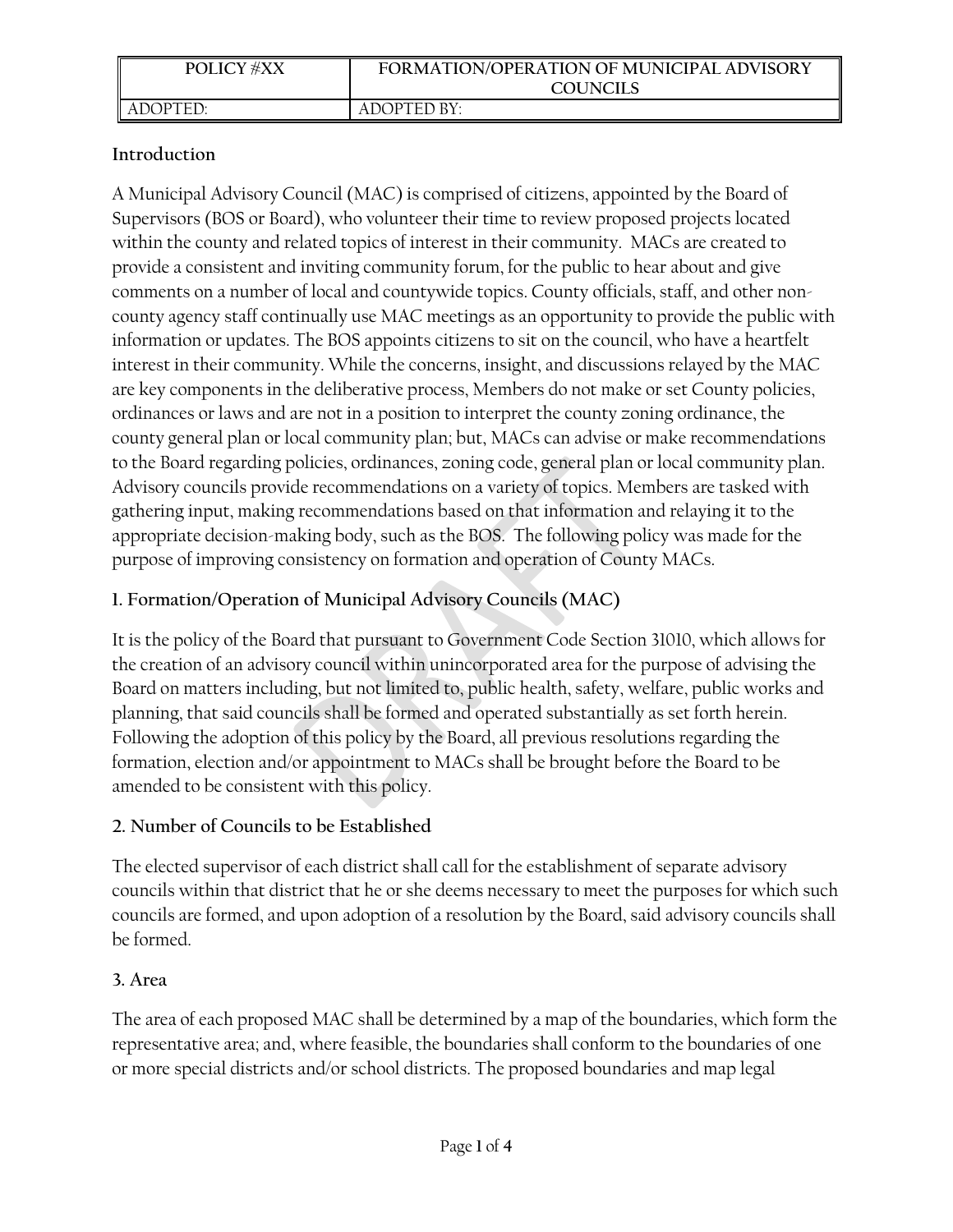| <b>POLICY #XX</b> | FORMATION/OPERATION OF MUNICIPAL ADVISORY |
|-------------------|-------------------------------------------|
|                   | <b>COUNCILS</b>                           |
| LADOPTED:         | ADOPTED BY:                               |

description shall become binding upon approval by a majority of the Board and shall remain unchanged unless/until formally modified by the Board.

### **4. Existing/Future Municipal Advisory Councils (MACs)**

**a.** The MACs that exist at the time of adoption of this Policy shall continue to exist and operate as originally formed subject to amendments that may be necessary to conform to this policy. The representatives thereto - whether elected or appointed - shall complete the current applicable term as initially established. Upon expiration of the current term of any member, the vacancy, which occurs, shall be filled by appointment made by the Supervisor of the District and approved by a majority of the Board.

**b.** Members of any MAC formed after adoption of this policy are to be appointed by the Supervisor of the District and approved by a majority of the Board.

## **5. Eligibility for Council Memberships and Number of Members to be Appointed**

**a.** Any person who is a registered voter and either (1) who resides (is domiciled); (2) owns or operates a place of business; or, (3) owns property within the boundary of the MAC is eligible to be nominated, appointed, and to serve as a representative on said council.

**b.** The number of representatives appointed to serve on each established MAC shall be no less than five (5) members and no more than seven (7) and one (1) alternate. Each of the Council members would be appointed for a four (4) year term. To establish initial staggering of tenures the first term of three (3) of the members will be three (3) years. Nevertheless, if as a result of unexpired terms, which were in existence prior to adoption of this policy, the number of representatives happens to be more than seven, all members shall continue to serve until such existing terms expire.

#### **6. Procedures for Nomination, Appointment of Members, etc.**

Eligible persons may be nominated, screened, interviewed and recommended for Board appointment in such manner as it is determined best suits the needs and interests of the community being served and the supervisor being advised. Appointment shall be made consistent with relevant provisions of this policy.

#### **7. Terms**

The terms of all MAC members shall commence upon appointment and be effective for four (4) years. The Board may remove a member of the MAC upon a majority vote of the Board.

#### **8. Vacancies**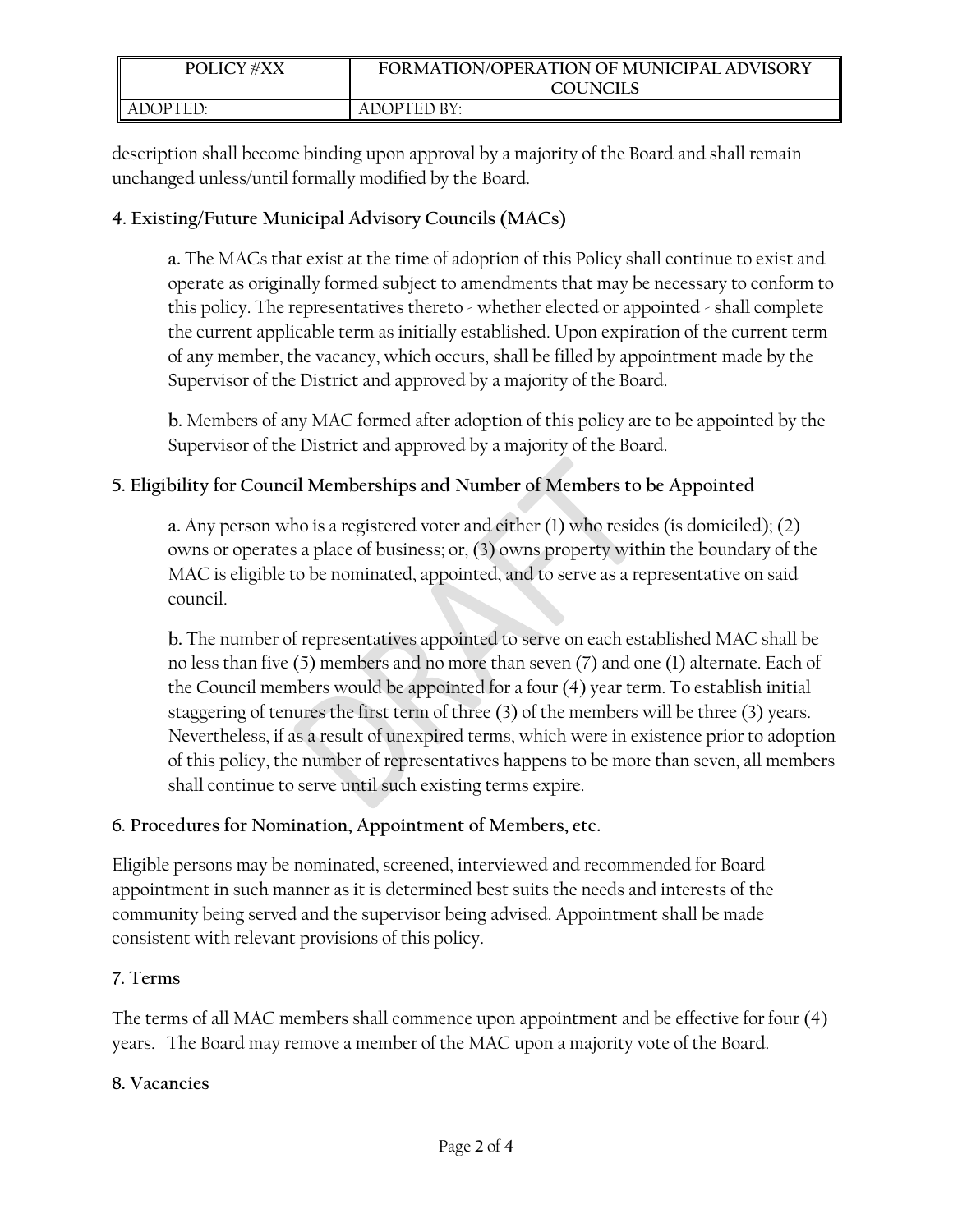| <b>POLICY #XX</b> | FORMATION/OPERATION OF MUNICIPAL ADVISORY<br><b>COUNCILS</b> |
|-------------------|--------------------------------------------------------------|
| LADOPTED:         | ADOPTED BY:                                                  |

Vacancies occurring due to death, resignation, or a member no longer qualifying in the council area shall be filled by the Board. Persons appointed to fill a vacancy shall serve for the remainder of the unexpired term.

## **9. Funding and Finances**

Funding as required to carry out the business and functions of the MAC shall be reviewed and determined by the Board on an annual basis during the County budget process and appropriated within the annual operating budget of the Planning and Building Services Department.

# **10. Maintenance of Membership Eligibility & Maps**

Inasmuch as the basis for member eligibility is partially based upon voter registration and either primary residence within the MAC boundary or owns real property, it shall be the responsibility of the Assessor-Clerk-Recorder Elections Division to maintain current rolls for voting information; and, the Tax Collector shall be responsible for the business license verification eligibility concerning each MAC. Should a change in the current map of the boundaries of the MAC occur, the MAC shall notify the Assessor-Clerk-Recorder Elections Division.

## **11. General Provisions**

The following additional provisions concerning MACs shall apply:

**a. Officers:** The MAC shall choose from among its members a presiding officer, an assistant presiding officer, a treasurer and a secretary. This shall be done at the first meeting after the creation and appointment of the MAC. Selection of such officers shall be conducted at the first meeting following appointment or reappointment of members each and every year thereafter.

**b. Bylaws:** No bylaws shall be required to be adopted by the MAC. Said council shall make and keep a current standing order providing for the time and place of holding regular meetings. Any bylaws, which the MAC may adopt shall not duplicate or conflict with these rules or any statute, ordinance or resolution providing for or establishing the MAC or governing its conduct.

**c. Meetings:** The MAC shall determine the frequency of its regular meetings, which shall be at least quarterly. The MAC shall by standing order, fix the time and place of its meetings, which shall be held within the County of Mendocino and, normally, within the boundaries of the MAC. The call, giving of notice and conduct of meetings shall be in accordance with the Ralph M. Brown Act (Government Code Section 54950, et seq.).

**d. Quorum:** A quorum shall consist of a majority of the members of the MAC, not counting vacant positions. A quorum is defined as the minimum number of members of